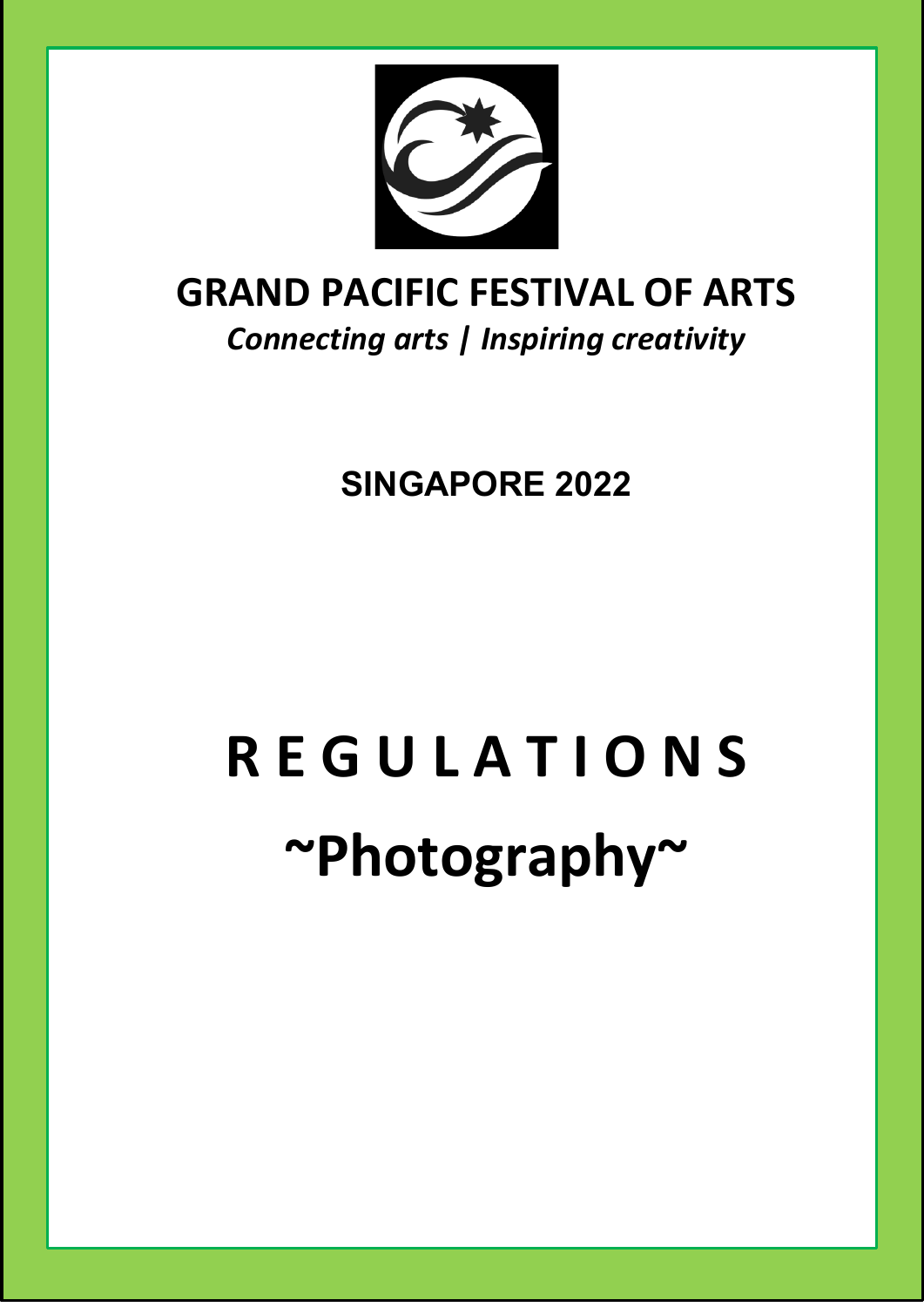Grand Pacific Festival of Arts (GPFA) is an annual event, connecting various art forms, encouraging creative communities to engage, connect, inspire and strive for excellence.

Selected group of award recipients will be invited to Singapore for the award ceremony and participation in the Gala event

Festival/Competition is open to participants of **all nationalities and ages** in the following art forms

- **- VISUAL ARTS**
- **- MUSIC**
- **- DANCE**
- **- PHOTOGRAPHY**

This document outlines the details of the PHOTOGRAPHY segment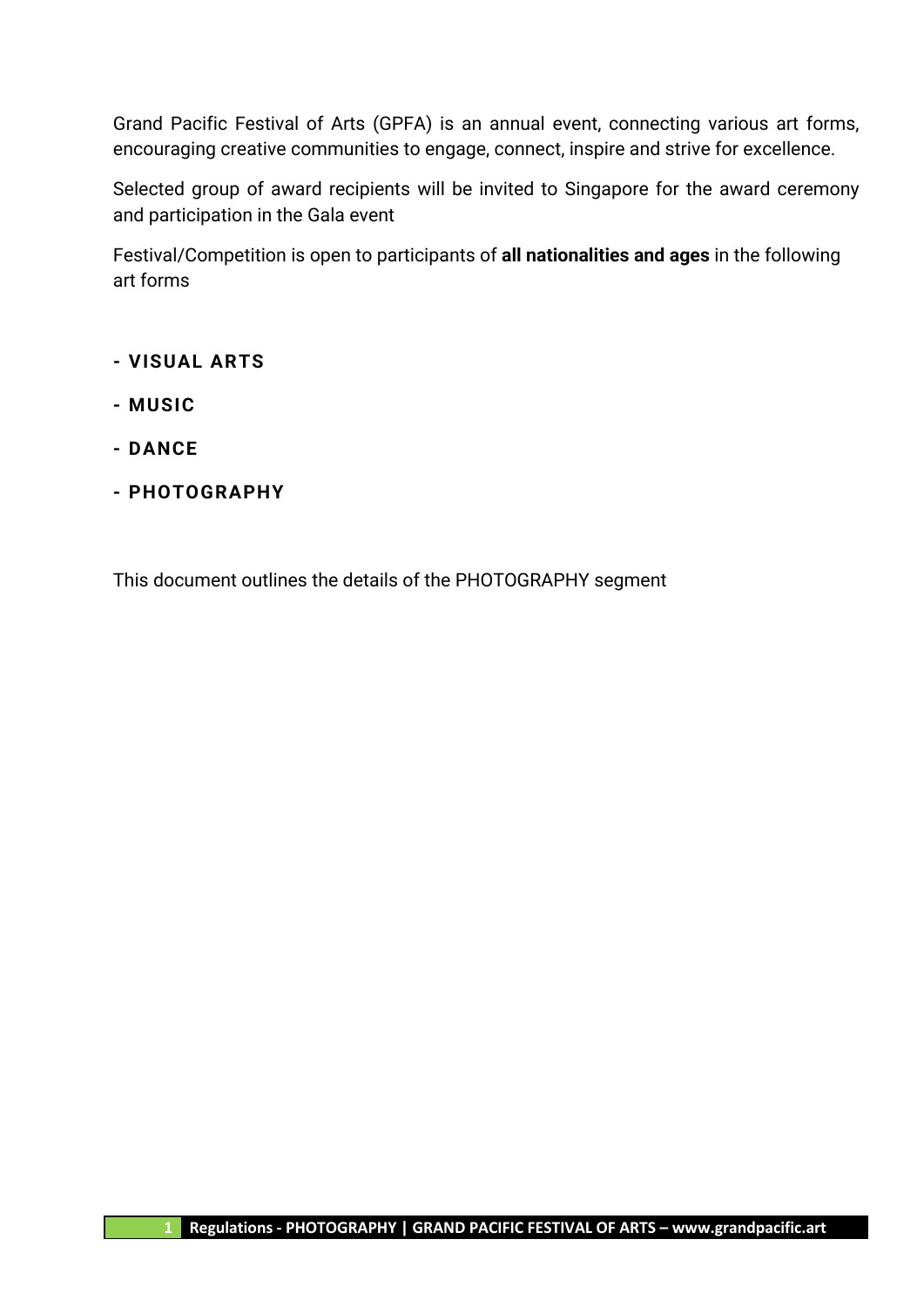### **PHOTOGRAHY**

Applications in Photography are accepted in the following themes

#### **1. People portrait**

*Candid or posed, photos that capture an authentic look into people with rich cultural backgrounds, diverse representation, and unique perspectives from around the world*

#### **2. Nature and Landscapes**

*A broad category where subject matter may include for example mountains, waterfalls, forests, bodies of water, fields, and skies, animals and other wildlife (plants/flowers) in their natural habitat*

#### **3. Architecture**

*Photos that focus on existing buildings and structures. This can include structures like bridges and fountains.*

#### **4. City/Urban**

*Concrete jungles, towering skyscrapers, traffic lights, pedestrians, entire cityscapes and public transit-photos that emphasize urban living, murals*

#### **5. Abstract images and minimalism**

*Minimalist images that depend heavily on simplicity, or abstract images, which may make it difficult for the viewer to discern the actual physical object being photographed.*

#### **6. Altered images and photo collage**

*Original images creatively altered using editing software*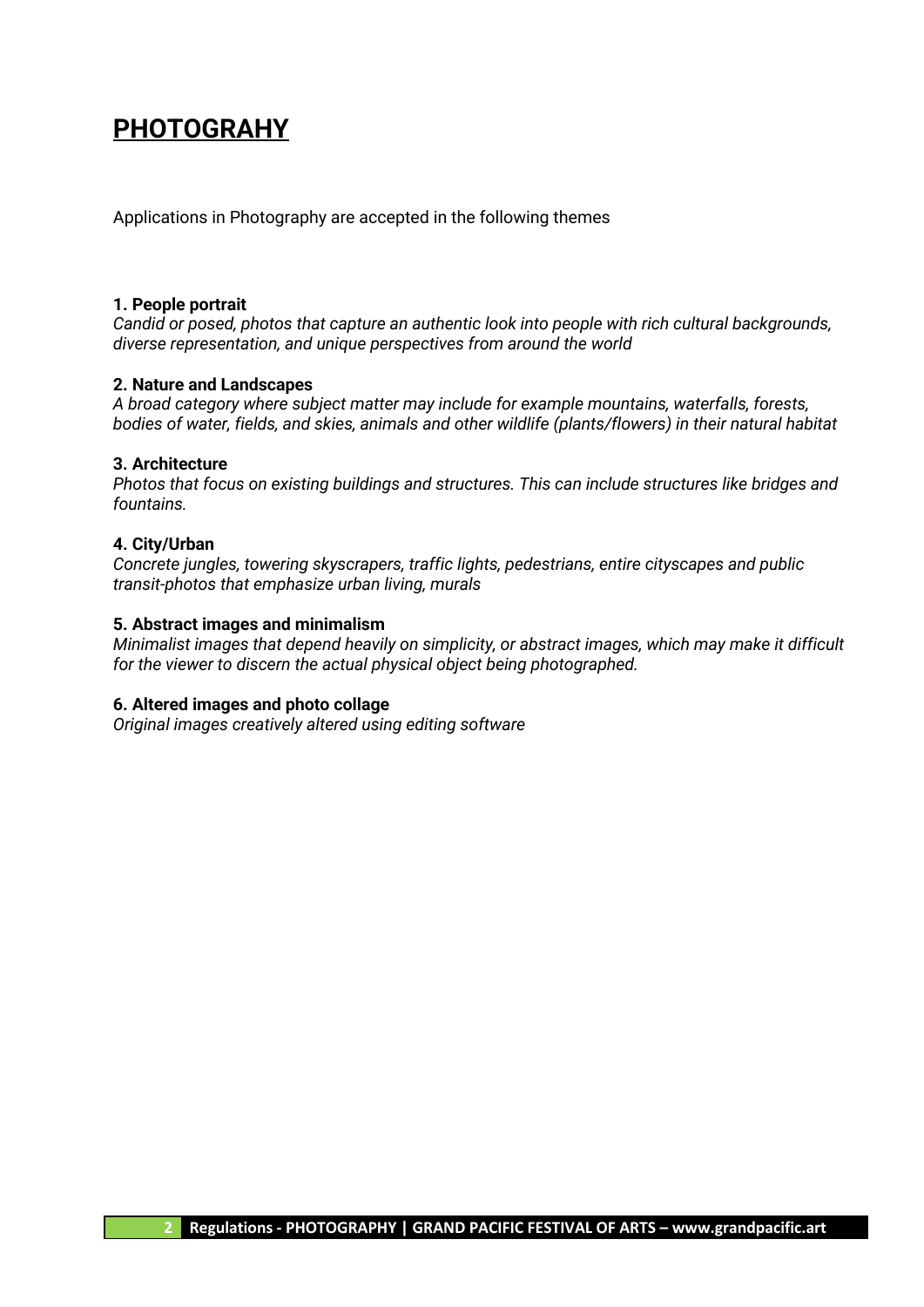#### **Age categories**

- Children (below 13 years old)
- Youth (13-21 years old)
- Adults (21 and above)

#### **Awards**

- GRAND PACIFIC AWARD and cash prize (only one award across all categories and ages). The image will also be printed and exhibited at the Gala event in Singapore
- Outstanding | Platinum award and certificate
- 1st prize | Golden award and certificate
- 2nd prize | Silver award and certificate
- 3rd prize | Bronze award and certificate
- Special Award for Teachers and certificates of recognition

# All participants will be awarded a Participation Certificate

#### **General Rules**

- Incomplete applications (including failure to pay the application fee) will not be processed
- Application fee is not refundable
- Adjudicator's panel decision is final and cannot be appealed. A summary/commentary about performance from the panel can be provided upon request (please note these will be provided only in English)
- Multiple winners can be chosen in each of the groups, except Grand Pacific Award
- Participants agree and authorize the organizers to use their image for any publicity activity

#### **Submission requirements**

- Up to 3 photos can be submitted with each application.
- Images can be manipulated, however, the manipulation must be clearly outlined within the image description
- Images must be in JPEG format, with minimum resolution of 100ppi and up to 2MB for entry. A full resolution image will be required should your image win the Grand Pacific Award. No signature, no logos, no copyright or watermark text should appear on images
- Submitted images can be used to enter other competitions; there are no exclusivity rights
- Images can be manipulated, however, the manipulation must be clearly outlined within the image description
- All images must be submitted online (No CD/Book or other hard copy formats)
- Images taken by phones are accepted as long as they are not smaller than 1MB in size. Please note that higher resolution images may be required in order to exhibit/print them
- Any image submitted to the competition may be used by the Grand Pacific Festival of Arts, for the sole purpose of promoting the festival and the photographers themselves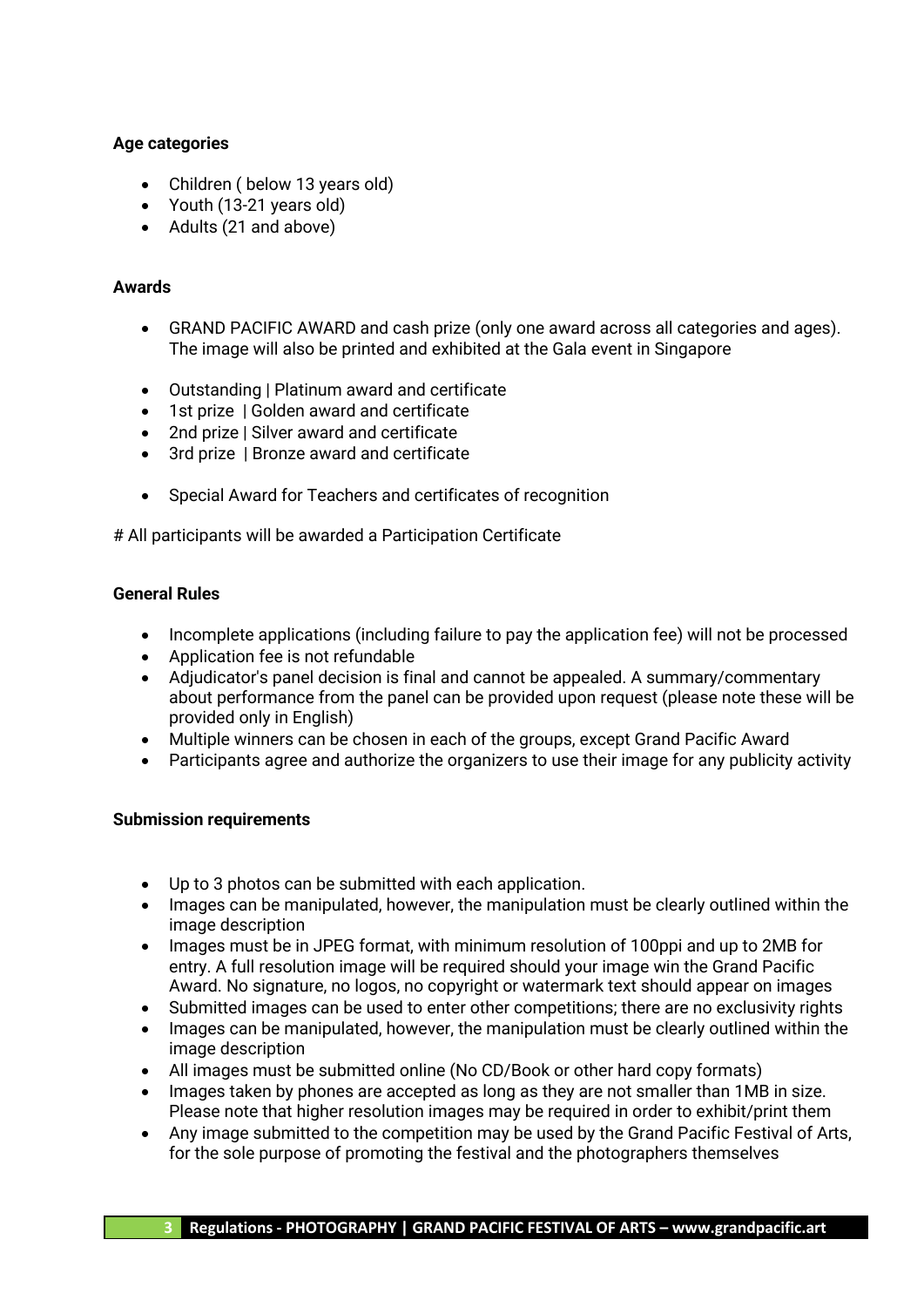#### **Evaluation Criteria**

Your submission will be assessed based on the following general criterias.

- Originality, creativity
- General impression and memorability
- Composition and quality of light
- Technical photo quality: in sharp focus on main subject, appropriate use of depth-of-field, etc

*\* The panel of adjudicators reserves the rights to include assessment of other criterias not mentioned above*

#### **How to apply**

To apply for the competition participants must submit

- A completed online application form
- The images uploaded online
- A Resume / CV / Biography (optional)
- An application fee
- A photo/image of the photographer

#### **IMPORTANT**

- Last day for submitting applications is on 30 April 2022
- Winners will be announced on our website on 5 June 2022
- Please note that the participant retains 100% of the image/recording rights